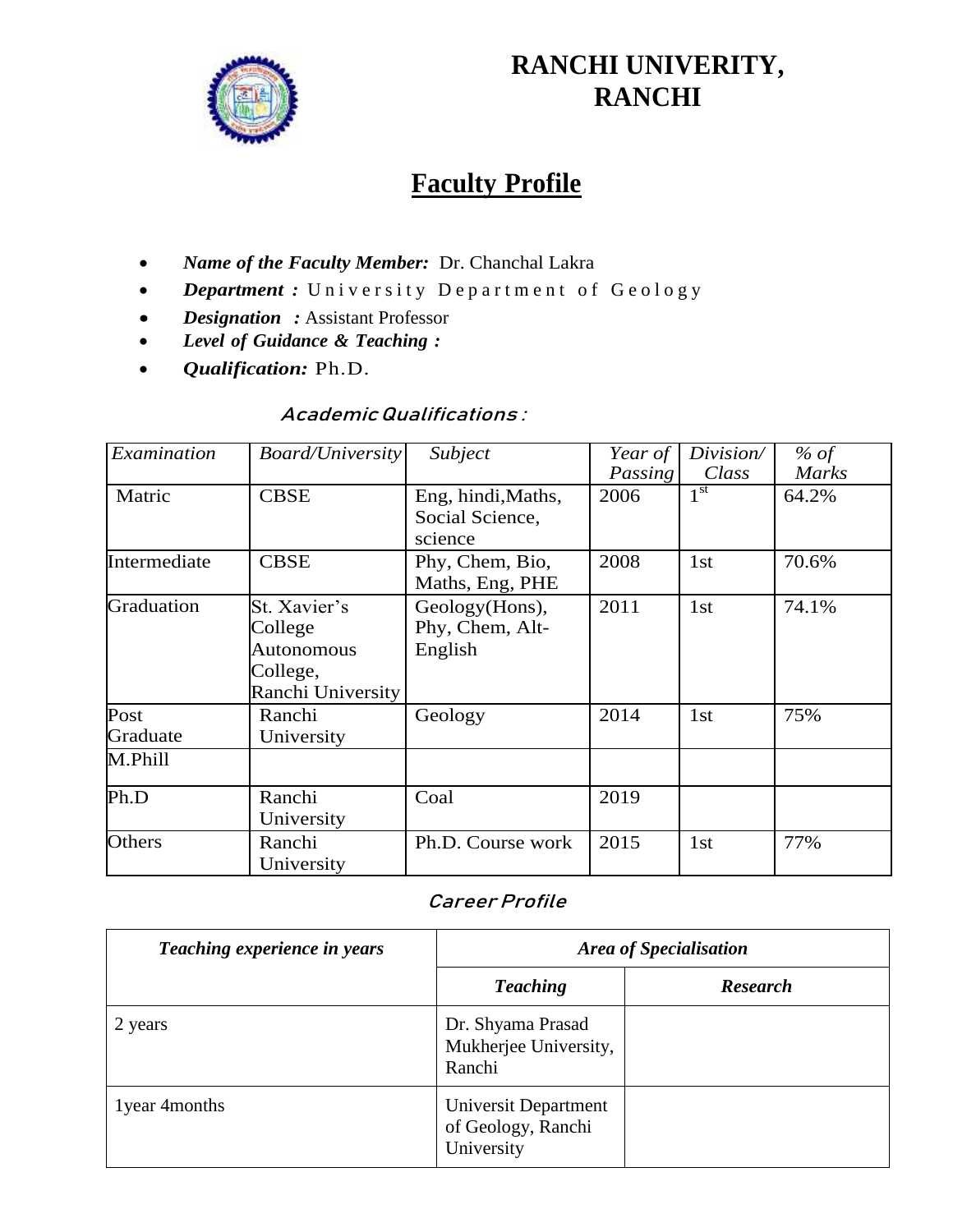*Research Guidance : M.Phil/Ph.D. /D.Sc. /D. Litt (May 2017 to till date):*

| Name of<br>Research<br>Scholar | Registration No. &<br>Date | Topic of research<br>work | <b>Present Status</b><br>( <i>No. of Ph.D.</i><br>awarded<br>$\log$ ongoing) |
|--------------------------------|----------------------------|---------------------------|------------------------------------------------------------------------------|
|                                |                            |                           |                                                                              |
|                                |                            |                           |                                                                              |

*Books authored/Edited/Co-Author Chapter in Book (May 2017 to till date)*

| Name of Books Subjec | Sole or Co-<br>Author | <b>ISBN</b> | Date of<br>Publicatio<br>$\boldsymbol{n}$ | Name of<br>Publishers |
|----------------------|-----------------------|-------------|-------------------------------------------|-----------------------|
|                      |                       |             |                                           |                       |
|                      |                       |             |                                           |                       |
|                      |                       |             |                                           |                       |

*Number of Research papers published in Journals/Periodical (May 2017 to till date)*

| Sr.            | Title with page     | <b>ISSN</b> | Name of Journal          | Date of Publication |
|----------------|---------------------|-------------|--------------------------|---------------------|
| No.            | Nos.                |             |                          |                     |
|                | Classification      | 2319-4227   | Ranchi University        | <b>July 2017</b>    |
|                | and Rank            |             | Journal of Science and   |                     |
|                | determination of    |             | Technology               |                     |
|                | Pundi area, West    |             |                          |                     |
|                | Bokaro Coafield,    |             |                          |                     |
|                | Ramgarh,            |             |                          |                     |
|                | Jharkhand India     |             |                          |                     |
| $\overline{2}$ | Palynofloristic and | 1076-5131   | Journal of Applied       | 2019                |
|                | Paleoclimatic       |             | Science and computations |                     |
|                | Investigations of   |             |                          |                     |
|                | the Lower           |             |                          |                     |
|                | Gondwana            |             |                          |                     |
|                | sediments from the  |             |                          |                     |
|                | West Bokaro         |             |                          |                     |
|                | Coalfield,          |             |                          |                     |
|                | Jharkhand, India    |             |                          |                     |
|                |                     |             |                          |                     |
|                |                     |             |                          |                     |
|                |                     |             |                          |                     |